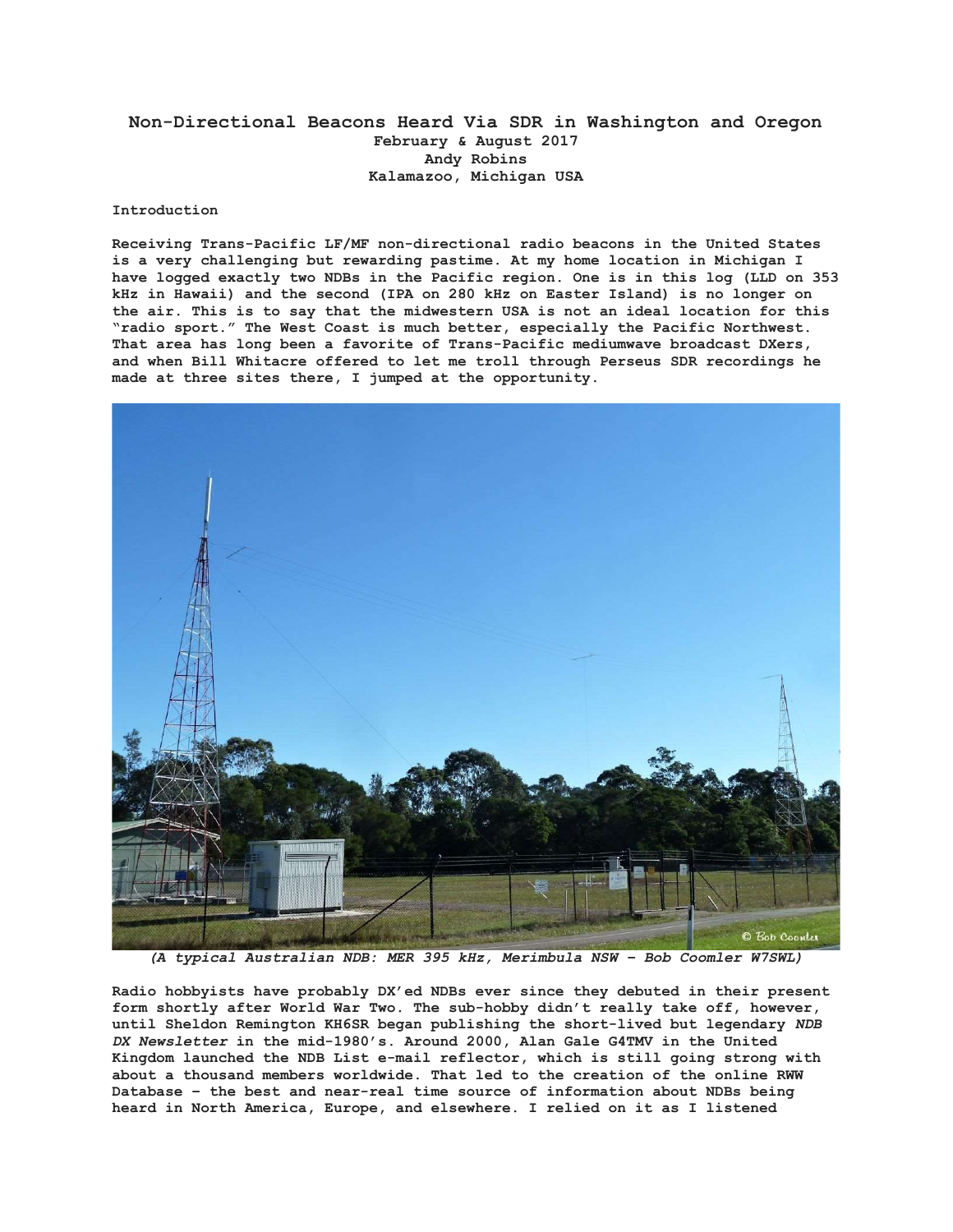through Bill's Perseus files to find where each beacon is located, its power, and other relevant information.



(Left: The LSB signal trace of ML 343 kHz on the Japanese island Minami Torishima using HDSDR software. Just to the right is the USB ID of ELF 341 kHz at Cold Bay, Alaska.)

Chasing NDBs seriously is a very different kind of DXing. Mediumwave and shortwave listeners may envy those who seek distant beacons – stations that do nothing but identify themselves continuously. There are challenges, though. Most NDBs use very modest transmitters, often radiating 25 watts or less, using non-resonant antenna systems. It's amazing that they "get out"

much at all, let alone for thousands of miles beyond their intended service range (generally less than 50 miles). The vast majority of NDBs worldwide are "AM" stations in the sense that their Morse identifications are generated by modulating the carrier with an audio tone. These are usually in the general area of 1020 Hz and 400 Hz. That means you find the CW ID apart from the carrier in relation to the audio frequency used. For example, a NDB with a carrier frequency of 370 kHz and a tone of 1020 kHz will produce "idents" at 368.98 kHz and 371.02 kHz. A 400

Hz beacon on the same frequency will have IDs at 369.6 kHz and 370.4 kHz. There are also some true A1A beacons that key the carrier as regular CW. Some of the NDBs from French Polynesia heard in Bill's Perseus files use this system, as due some in New Caledonia.

(Right: HDSDR trace of PMQ 395 kHz at Port MacQuarie, New South Wales, in Australia. Both idents of this 400 Hz NDB are visible on either side of the carrier.)

Hearing IDs from very weak beacons requires the use of very narrow CW filters with bandwidths on the order of 10 to 20 Hz. If that seems extreme, consider that a busy "cluster" frequency will often have three or more NDBs of varying strengths beeping away within a few Hertz of each other. The narrow filter goes a long way toward sorting out the mess. It also reduces noise. The NDBs using 1020 Hz modulation are especially challenging because their IDs often land only a few Hertz above or below the strong carriers of other beacons. Again, narrower filters help attenuate the unwanted signal.

Non-directional beacons also have different identification formats. Most simply send their one-, two-, or three-character identifier with a few seconds of silence between each ID. Identification cycle times vary widely but ten seconds is fairly typical. Some NDBs have long

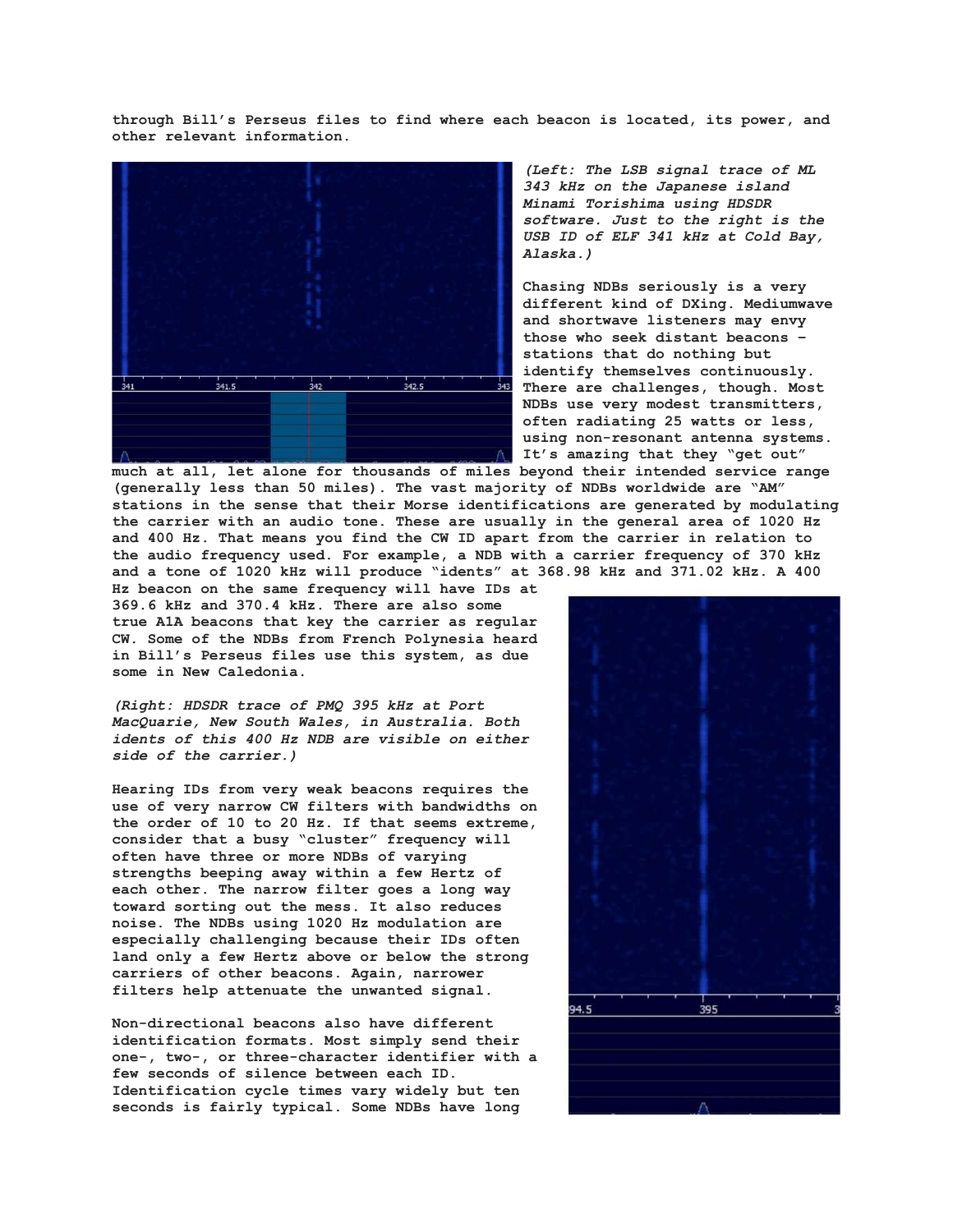"dashes" between IDs, known to NDB DXers as a "DAID," or "dash after ID." Examples include the A1A beacons in French Polynesia mentioned above as well as NDBs on the Japanese islands of Iwo Jima and Minami Torishima. The latter have a "DA2ID" format, meaning that the ID is sent twice between long dashes. Both these and the Polynesians have rather long DAIDs of 18 to 20 seconds that can be mistaken for open carriers unless you stay on frequency.

Trans-oceanic NDB signals often have lengthy fade cycles, on the order of 15 or 20 minutes. That requires patience. You may have to sit on their frequency and listen (or watch) until they fade up to audibility. With SDRs like the Perseus, you can often read the CW ID on the screen if the beacon is strong enough.

Following are the Trans-Pacific and Alaskan NDBs heard in the Perseus files recorded by Bill Whitacre at three locations in Oregon and Washington State during 2017. It's worth noting that many Alaskan NDBs still have AM voice modulation in addition to their CW IDs and this can often be heard well using SSB or AM mode on your receiver. These "TWEB" systems were also common in parts of the continental U.S. in the past but have now gone away pretty much everywhere but Alaska. The TWEB transmissions give continuous flight weather information in the same way as ATIS systems on VHF aviation channels.

The following logs were made using recordings made by Bill Whitacre with a Perseus SDR coupled to a D-KAZ array optimized for mediumwave broadcast DX.

Key to "radio country" codes used: ALS=Alaska; AUS=Australia; CKS=Cook Islands; FJI=Fiji; FSM=Federated States of Micronesia; HWA=Hawaii; LHI=Lord Howe Island; MDW=Midway Island; MHL=Marshall Islands; MTS=Minami Torishima; NFK=Norfolk Island; NRU=Nauru; NZL=New Zealand; OCE=French Polynesia (Society Islands); RSE=Eastern Russia; SMA=American Samoa; TUA=French Polynesia (Tuamoto Archipelago); VOI=Iwo Jima.

| YYYYMMDD | UTC  | kHz | ID         | LSB                 | <b>USB</b>          | WATTS CTY           |            | Location                  |
|----------|------|-----|------------|---------------------|---------------------|---------------------|------------|---------------------------|
|          |      |     |            |                     |                     |                     |            |                           |
|          |      |     |            |                     |                     |                     |            |                           |
| 20170811 | 1106 | 209 | <b>CYT</b> | 1035                | 1035                | 1000                | ALS        | Yakataga                  |
| 20170808 | 1259 | 218 | <b>CMU</b> | $\qquad \qquad - -$ | 400                 | 100                 | <b>AUS</b> | Cunnamulla, Queensland    |
| 20170811 | 1059 | 233 | ALJ        | 405                 | $---$               | 1000                | ALS        | Johnstone Point           |
| 20170808 | 1257 | 238 | KT         | 1020                | 1020                | 1100                | <b>NZL</b> | Kaitaia                   |
| 20170808 | 1259 | 260 | NF         | 400                 | 400                 | 500                 | <b>NFK</b> | Norfolk Island            |
| 20170811 | 1100 | 266 | ICK        | 1040                | 1040                | $---$               | <b>ALS</b> | Annette Island            |
| 20170808 | 1259 | 272 | LHI        | $---$               | 400                 | 120                 | LHI        | Lord Howe Island          |
| 20170811 | 1106 | 275 | CZF        | 1025                | $\qquad \qquad - -$ | $--\,$ $-$          | ALS        | Cape Romanzof             |
| 20170811 | 1106 | 277 | ACE        | 1030                | $\qquad \qquad - -$ | $--\,$ $-$          | ALS        | Homer                     |
| 20170808 | 1300 | 278 | CG         | 400                 | 400 - 100           | $---$               | <b>AUS</b> | Coolangatta, Queensland   |
| 20170811 | 1105 | 281 | <b>CRN</b> | 1030                | 1040                | $---$               | <b>ALS</b> | Sparrevohn                |
| 20170811 | 1106 | 283 | <b>DUT</b> | 1035                | 1035                | 1000                | ALS        | Dutch Harbor              |
| 20170808 | 1256 | 302 | <b>BUD</b> | 400                 | 400                 | $---$               | <b>AUS</b> | Bundaberg, Queensland     |
| 20170808 | 1301 | 302 | WYY        | $---$               | 400                 | $\qquad \qquad - -$ | <b>AUS</b> | Wynyard, Tasmania         |
| 20170808 | 1257 | 305 | <b>GTH</b> | $---$               | 400                 | 500                 | <b>AUS</b> | Griffith, New South Wales |
| 20170808 | 1257 | 311 | <b>NTN</b> | $\qquad \qquad - -$ | 400                 | $\qquad \qquad - -$ | <b>AUS</b> | Normanton, Queensland     |
| 20170808 | 1300 | 316 | <b>MAJ</b> | $---$               | 1020                | $---$               | <b>MHL</b> | Majuro Atoll              |
| 20170811 | 1100 | 320 | AI         | $---$               | 1025                | $---$               | <b>CKS</b> | Aitutaki                  |
| 20170808 | 1257 | 327 | <b>VYI</b> | 1030                | 1030                | $---$               | <b>HWA</b> | Kahului                   |
| 20170808 | 1258 | 322 | CI         | 1040                | $---$               | $---$               | <b>NZL</b> | Chatham Islands           |
| 20170811 | 1059 | 332 | <b>POA</b> | 1010                | 1030                | $---$               | <b>HWA</b> | Pahoa                     |
| 20170808 | 1304 | 338 | <b>MA</b>  | $---$               | 400                 | $---$               | <b>AUS</b> | Mount Isa, Queensland     |
| 20170811 | 1100 | 341 | <b>ELF</b> | 1030                | 1040                | 1000                | <b>ALS</b> | Cold Bay                  |

Casa Sea Esta (Grayland, Washington):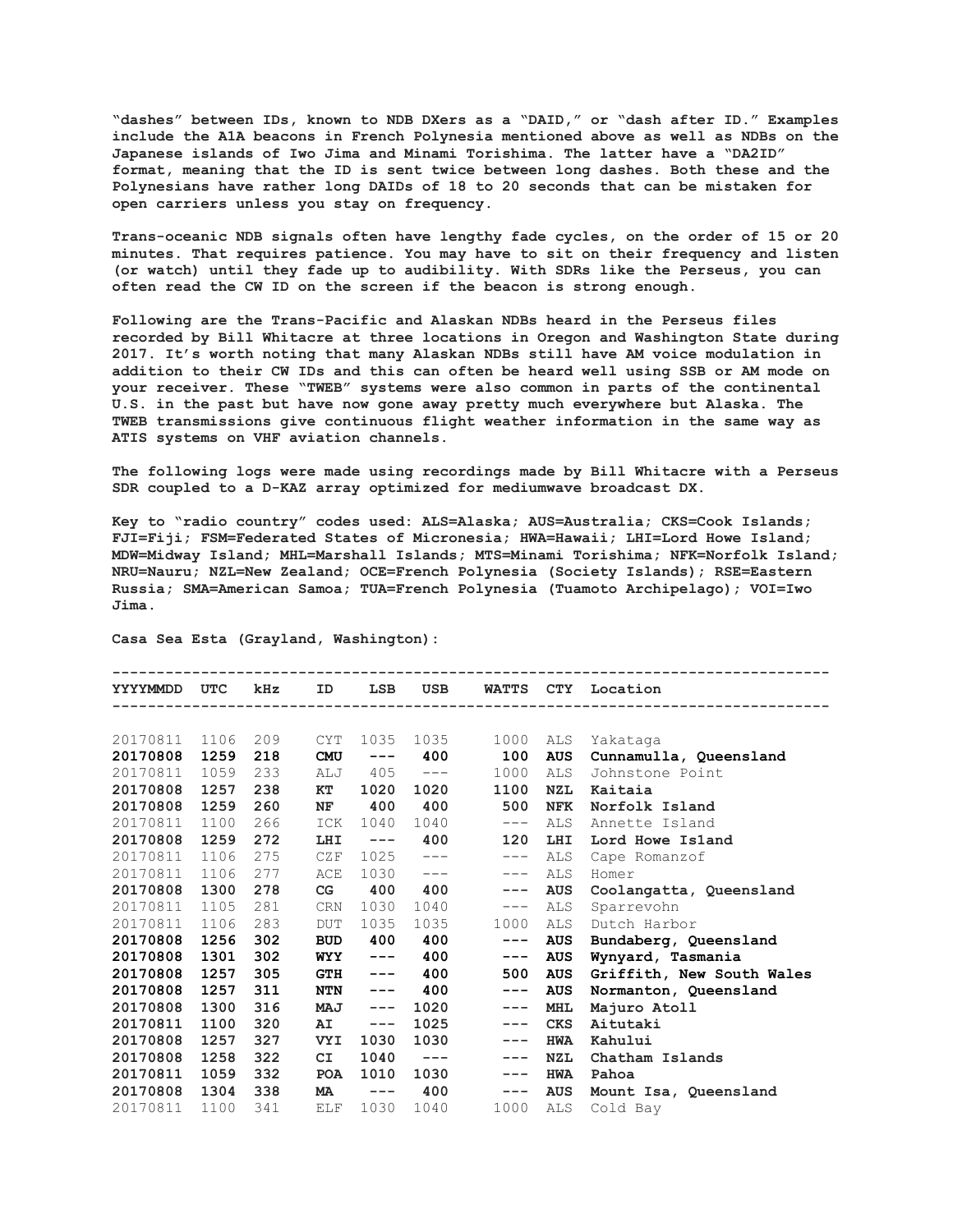| 20170808 | 1259 | 346   | TG                               | $---$               | 1020                | $---$               | <b>NZL</b> | Tauranga                    |
|----------|------|-------|----------------------------------|---------------------|---------------------|---------------------|------------|-----------------------------|
| 20170811 | 1059 | 350   | <b>VTR</b>                       | $---$               | 1020                | $---$               | ALS        | McGrath                     |
| 20170811 | 1103 | 352   | RG                               | 1020                | $---$               | $---$               | <b>CKS</b> | Rarotonga                   |
| 20170811 | 1101 | 353   | LLD                              | 400                 | 400                 | $---$               | <b>HWA</b> | Lenai                       |
| 20170811 | 1103 | 355   | <b>AUB</b>                       | 1030                | $\qquad \qquad - -$ | $\qquad \qquad - -$ | <b>ALS</b> | King Salmon                 |
| 20170809 | 1259 | 355   | NI.                              | 1025                | $---$               | $\qquad \qquad - -$ | <b>NRU</b> | Nauru                       |
| 20170808 | 1303 | 356   | HID                              | 400                 | 400                 | $---$               | <b>AUS</b> | Horn Island, Queensland     |
| 20170808 | 1257 | 364   | MI                               | 1020                | $---$               | $---$               | FJI        | Momi                        |
| 20170811 | 1100 | 366   | PNI                              | 1020                | 1020                | $---$               | <b>FSM</b> | Pohnpei                     |
| 20170808 | 1304 | 372   | RU                               | 400                 | 400                 | 50                  | OCE        | Raiatea, French Polynesia   |
| 20170808 | 1303 | 373   | HHI                              | $---$               | 1060                | 100                 | <b>HWA</b> | Wahiawa                     |
| 20170808 | 1259 | 374   | <b>BML</b>                       | 400                 | 400                 | $---$               | <b>AUS</b> | Bromelton, Queensland       |
| 20170811 | 1001 | 376   | NP                               | 0                   | $\mathbf 0$         | 200                 | TUA        | Napuka, French Polynesia    |
| 20170808 | 1303 | 377.5 | <b>MO</b>                        | 400                 | $---$               | 100                 | <b>OCE</b> | Moorea, French Polynesia    |
| 20170811 | 1059 | 379   | IWW                              | $--\,$              | 1050                | 1000                | <b>ALS</b> | Kenai                       |
| 20170808 | 1259 | 380   | SU                               | 400                 | 400                 | $---$               | <b>AUS</b> | Sunshine Coast, Queensland  |
| 20170811 | 1106 | 382   | <b>JNR</b>                       | 1025                | 1040                | $\qquad \qquad - -$ | ALS        | Unalakleet                  |
| 20170811 | 1102 | 383   | МK                               | $\mathbf 0$         | 0                   | $---$               | <b>TUA</b> | Makemo, French Polynesia    |
| 20170808 | 1304 | 384   | <b>BB</b>                        | $---$               | 400                 | 50                  | <b>OCE</b> | Bora Bora, French Polynesia |
| 20170811 | 1101 | 385   | $\mathop{\mathsf{OCC}}$          | 1025                | 1035                | $\qquad \qquad - -$ | <b>ALS</b> | Yakutat                     |
| 20170808 | 1259 | 385   | AL                               | 1020                | $---$               | $---$               | FJI        | Malolo                      |
| 20170811 | 1105 | 385   | <b>EHM</b>                       | $---$               | 1030                | 100                 | ALS        | Cape Newenham               |
| 20170808 | 1300 | 389   | GFN                              | 400                 | 400                 | $\qquad \qquad - -$ | <b>AUS</b> | Grafton, New South Wales    |
| 20170811 | 1103 | 390   | <b>HBT</b>                       | 1030                | $\qquad \qquad - -$ | $\qquad \qquad - -$ | <b>ALS</b> | Sand Point                  |
| 20170811 | 1104 | 391   | EEF                              | $- - -$             | 1040                | $--\,$              | <b>ALS</b> | Sisters Island              |
| 20170808 | 1304 | 393   | <b>UKS</b>                       | $---$               | 990                 | $---$               | <b>FSM</b> | Kosrae Island               |
| 20170811 | 1106 | 394   | RWO                              | 1030                | 1030                | $---$               | <b>ALS</b> | Kodiak                      |
| 20170808 | 1304 | 395   | <b>PMO</b>                       | 400                 | 400                 | $---$               | <b>AUS</b> | Port MacQuarie, NSW         |
| 20170811 | 1101 | 400   | MDY                              | 400                 | $---$               | $---$               | <b>MDW</b> | Midway Island               |
| 20170811 | 1104 | 403   | TUT                              | 960                 | 960                 | 2000                | <b>SMA</b> | Tutuila                     |
| 20170811 | 1101 | 414   | <b>IME</b>                       | $\qquad \qquad - -$ | 1025                | $\qquad \qquad - -$ | <b>ALS</b> | Sitka                       |
| 20170811 | 1103 | 429   | <b>BTS</b>                       | 1050                | 1030                | $--\,$ $-$          | <b>ALS</b> | Dillingham                  |
| 20170811 | 1005 | 524   | $\texttt{M}\texttt{N}\texttt{L}$ | 1060                | $--\,$              | $--\,$ $-$          | <b>ALS</b> | Valdez                      |
| 20170811 | 1103 | 525   | ICW                              | 1000                | 1020                | 25                  | ALS        | Nenana                      |
| 20170811 | 1105 | 529   | SOM                              | 1025                | $- - -$             | 400                 | <b>ALS</b> | Level Island                |

## Grayland Motel, WA:

| YYYYMMDD | UTC  | kHz | ID         | LSB   | <b>USB</b> | WATTS               | <b>CTY</b> | Location          |
|----------|------|-----|------------|-------|------------|---------------------|------------|-------------------|
|          |      |     |            |       |            |                     |            |                   |
| 20170222 | 1002 | 223 | AFE        | 1040  |            | $\qquad \qquad - -$ | <b>ALS</b> | Kake              |
| 20170222 | 0959 | 229 | AKW        | 1035  |            | $\qquad \qquad - -$ | ALS        | Klawock           |
| 20170222 | 1000 | 251 | OSE        | 1030  | 1030       | 1000                | <b>ALS</b> | Bethel            |
| 20170222 | 1502 | 360 | <b>OX</b>  | $---$ | 1020       | 1250                | <b>TOV</b> | Iwo Jima (DA2ID)  |
| 20170222 | 1006 | 366 | PNI        | 1020  | 1020       | $---$               | <b>FSM</b> | Pohnpei           |
| 20170222 | 1005 | 393 | UKS        | $---$ | 990        | $---$               | <b>FSM</b> | Kosrae Island     |
| 20170222 | 1005 | 396 | CMJ        | 1040  | 1040       | $\qquad \qquad - -$ | <b>ALS</b> | Ketchikan         |
| 20170222 | 1503 | 404 | <b>GCR</b> | 1020  |            | $\qquad \qquad - -$ | ALS        | Cordova           |
| 20170222 | 0959 | 411 | ILI        | 1020  | $---$      | $\qquad \qquad -$   | ALS        | Iliamna           |
| 20170222 | 1506 | 437 | OG.        | 1020  | 1020       | $\qquad \qquad - -$ | <b>RSE</b> | Ohka              |
| 20170222 | 1005 | 505 | SL         | 400   | 400        | $---$               | <b>RSE</b> | Yuzhno-Sakhalinsk |
| 20170222 | 1500 | 907 | UB         | 1020  | 1020       |                     | <b>RSE</b> | Ust Bolsheretsk   |